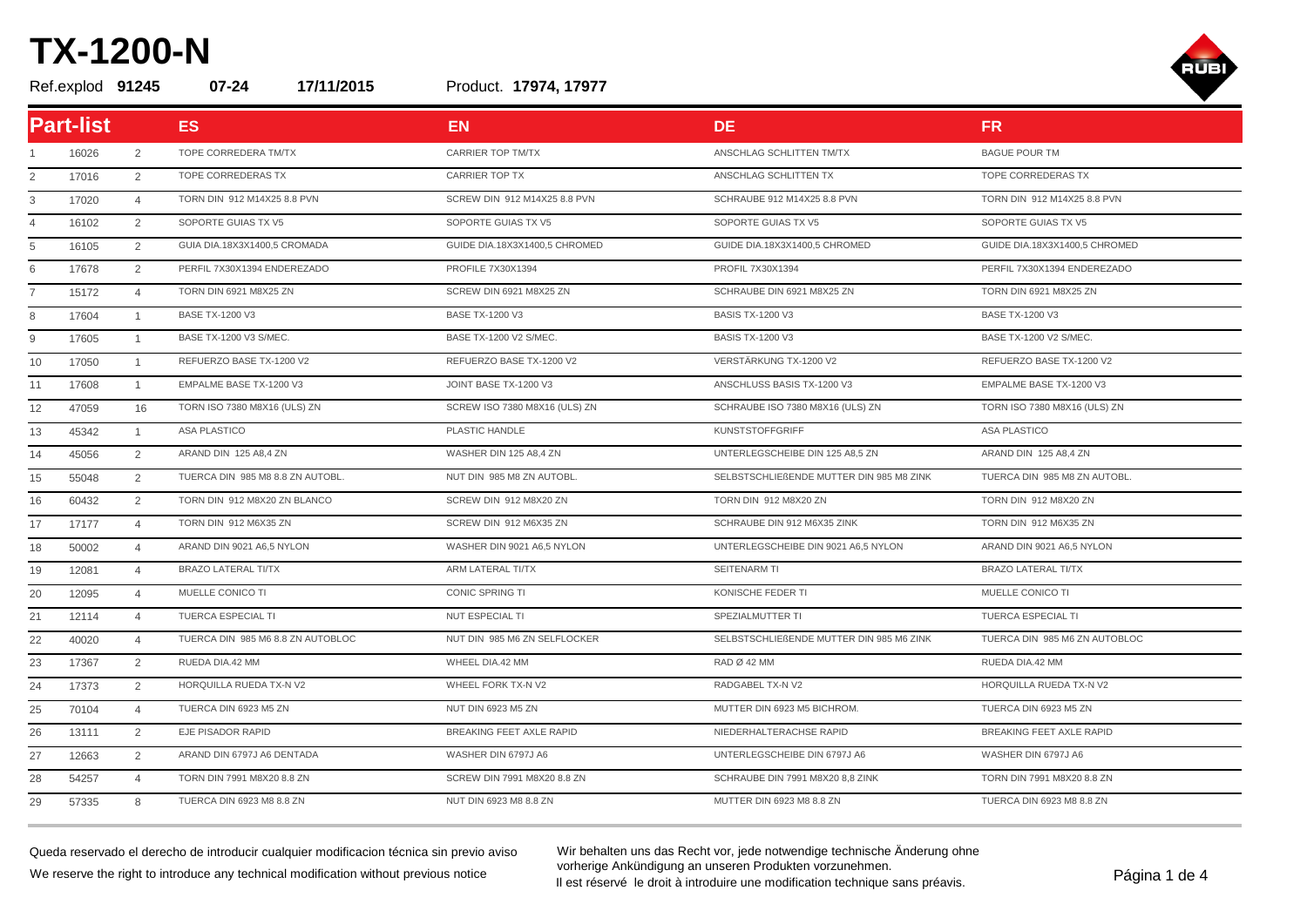

|    |       | Ref.explod 91245 | 17/11/2015<br>$07 - 24$          | Product. 17974, 17977            |                                    |                                  |
|----|-------|------------------|----------------------------------|----------------------------------|------------------------------------|----------------------------------|
| 30 | 17056 |                  | REFUERZO COSTILLA TX-1200 V2     | REFUERZO COSTILLA TX-1200 V2     | ZUSATZ RIPPE TX-1200 V2            | REFUERZO COSTILLA TX-1200 V2     |
| 31 | 57035 | $\overline{4}$   | REMACHE DIN 7337-A DIA.5X12 AL/S | ALUMINIUM RIVET W/BORE 5X12      | NIETE DIN 7337-A Ø5x15 AL&STAHL    | REMACHE DIN 7337-A DIA.5X12 AL/S |
| 32 | 12097 | 8                | MUELLE COMPRES.11,3X14,7X35,2    | SPRING COMPRES.11,3X14,7X35,2    | DRUCKFEDER 11,3X14,7X35,2          | RESSORT COMPRES.11,3X14,7X35,2   |
| 33 | 17011 | $\overline{1}$   | BASE FLOTANTE DER.TX-700 V2      | FLOATING BASE RIGHT TX-700 V2    | SCHWEBENDE PLATTE RECHTS TX-700 V2 | BASE FLOTANTE DER.TX-700 V2      |
| 34 | 17012 | $\overline{1}$   | BASE FLOTANTE IZQ.TX-700 V2      | FLOATING BASE LEFT TX-700 V2     | SCHWEBENDE PLATTE LINKS TX-700 V2  | BASE FLOTANTE IZQ.TX-700 V2      |
| 35 | 17031 | $\overline{1}$   | BASE FLOTANTE DER.TX-1200 V2     | FLOATING BASE RIGHT TX-1200 V2   | SCHWEBEPLATTE RECHTS TX-1200 V2    | BASE FLOTANTE DER.TX-1200 V2     |
| 36 | 17032 | $\mathbf{1}$     | BASE FLOTANTE IZQ.TX-1200 V2     | FLOATING BASE LEFT TX-1200 V2    | SCHWEBEPLATTE LINKS TX-1200 V2     | BASE FLOTANTE IZQ.TX-1200 V2     |
| 37 | 12086 | 16               | CLIP BASE FLOTANTE TI            | CLIP FLOATING BASE TI            | KLAMMER BEWEGLICHE PLATTE TI       | CLIP BASE FLOTANTE TI            |
| 38 | 17549 | 6                | CONTERA GOMA ESF.Ø 21X25         | RUBBER SHOE DIA.21X25            | GUMMIZWINGE Ø21X29                 | CONTERA GOMA ESF.DIA.21X25       |
| 39 | 17878 | $\overline{1}$   | CJ.TOPE LATERAL TX-N V2          | LATERAL STOP SET TX-N V2         | SEITENANSCHLAG SET TX-N V2         | LATERAL STOP SET TX-N V2         |
| 40 | 17741 | $\overline{1}$   | GUIA TOPE LATERAL TX V3          | <b>GUIDE TOP LATERAL TX V3</b>   | SEITENANSCHLAG FÜHRUNG TX          | GUIA TOPE LATERAL TX V3          |
| 41 | 17227 | $\overline{1}$   | TOPE LATERAL TR-S/TX-N           | LATERAL STOP TR-S/TX-N           | SEITENANSCHLAG TR-S/TX-N           | TOPE LATERAL TR-S/TX-N           |
| 42 | 17021 | $\mathbf{1}$     | CJ.POMO M6X10 ROJO               | RED KNOB SET M6X10               | GRIFF ROT M6X10                    | CJ.POMO M6X10 ROJO               |
| 43 | 17017 | $\overline{1}$   | POMO M6X25 ROJO                  | RED KNOB SET M6X25               | <b>GRIFF ROT M6X25</b>             | CJ.POMO M6X25 ROJO               |
| 44 | 12815 | $\overline{1}$   | CJ.PISADOR ESCUADRA TI/TX        | SQUARE BREAKING FEET SET TI/TX   | NIEDERHALTER WINKEL TI/TX          | ENSEMBLE POINT SEPARATEUR TI/TX  |
| 45 | 12079 | $\mathbf{1}$     | <b>BIELA PISADOR TI</b>          | CON.ROD PITCHER TI               | NIEDERHALTER FLANSCH TI            | <b>BIELA PISADOR TI</b>          |
| 46 | 12472 | $\overline{1}$   | BRIDA ESCUADRA M18 TI/TX         | FLANGE SQUARE M18 TI/TX          | WINKELFLANSCH M18 TI/TX            | BRIDA ESCUADRA M18 TI/TX         |
| 47 | 12099 | $\overline{1}$   | PALANCA BRIDA TI                 | <b>FLANGE LEVER TI</b>           | <b>FLANSCH HEBEL TI</b>            | PALANCA BRIDA TI                 |
| 48 | 12530 | $\overline{1}$   | SOPORTE PISADOR TI/TX MOLETEADO  | PRESSING SUPPORT TI/TX           | STÜTZE NIEDERHALTER TI/TX KORDEL   | SOPORTE PISADOR TI/TX MOLETEADO  |
| 49 | 12123 | $\overline{1}$   | PASADOR DIN 1475 D.5X13,2        | PIN DIN 1475 DIA.5X13,2          | NUTSTIFT DIN 1475 Ø 5X22           | PASADOR DIN 1475 DIA.5X13,2      |
| 50 | 12127 | $\overline{1}$   | PASADOR DIN 6325 DIA.5X22        | PIN DIN 6325 DIA.5X22            | STIFT DIN 6325 Ø 5X22              | PASADOR DIN 6325 DIA.5X22        |
| 51 | 12509 | $\overline{1}$   | TUERCA M18X1 H4 LATON            | NUT M18X1 H4 LATON               | MUTTER M18X1 H4 BLECH              | TUERCA M18X1 H4 LATON            |
| 52 | 17806 | $\overline{1}$   | <b>CJ.SEPARADOR TX</b>           | SEPARATOR SET TX                 | TRENNUNGSSET TX                    | <b>ENSEMBLE SEPARATEUR TX</b>    |
| 53 | 15113 | $\overline{1}$   | TACO DE NYLON DIA.5.5X 1.5 K-180 | NYLON STOPFEN DIA.5.5X 1.5 K-180 | NYLON STOPFEN DIA.5.5X 1.5 K-180   | NYLON STOPFEN DIA.5.5X 1.5 K-180 |
| 54 | 15128 | $\overline{1}$   | MUELLE FRENO PHTAS               | <b>TOOLHOLDER BRAKE SPRING</b>   | FEDERBREMSE WERKZEUGHALTER         | MUELLE FRENO PHTAS               |
| 55 | 17580 | $\overline{1}$   | TORN DIN 913 M10X10X1,25         | SCREW DIN 913 M10X10X1,25        | SCHRAUBE DIN 913 M10X10X1,25       | SCREW DIN 913 M10X10X1,25        |
| 56 | 17100 | 2                | PASADOR CILINDRICO DIAM 8X30     | CILINDRIC FASTENER DIAM 8X30     | ZYLINDRISCHER STIFT Ø8X30          | 8X30 PIN CONECTOR                |
| 57 | 17034 | 2                | LEVA TX                          | WIPE TX                          | <b>SCHUBSTANGE TX</b>              | <b>LEVA TX</b>                   |
| 58 | 17035 | 2                | TACO DESLIZANTE TX               | TACO DESLIZANTE TX               | SCHIEBEBLOCK TX                    | TACO DESLIZANTE TX               |
| 59 | 17036 |                  | EJE DESLIZANTE                   | SLIDING AXLE                     | <b>SCHIEBER ACHSE</b>              | EJE DESLIZANTE                   |

Queda reservado el derecho de introducir cualquier modificacion técnica sin previo aviso We reserve the right to introduce any technical modification without previous notice

Wir behalten uns das Recht vor, jede notwendige technische Änderung ohne vorherige Ankündigung an unseren Produkten vorzunehmen. vornerige Ankundigung an unseren Produkten vorzunenmen.<br>Il est réservé le droit à introduire une modification technique sans préavis.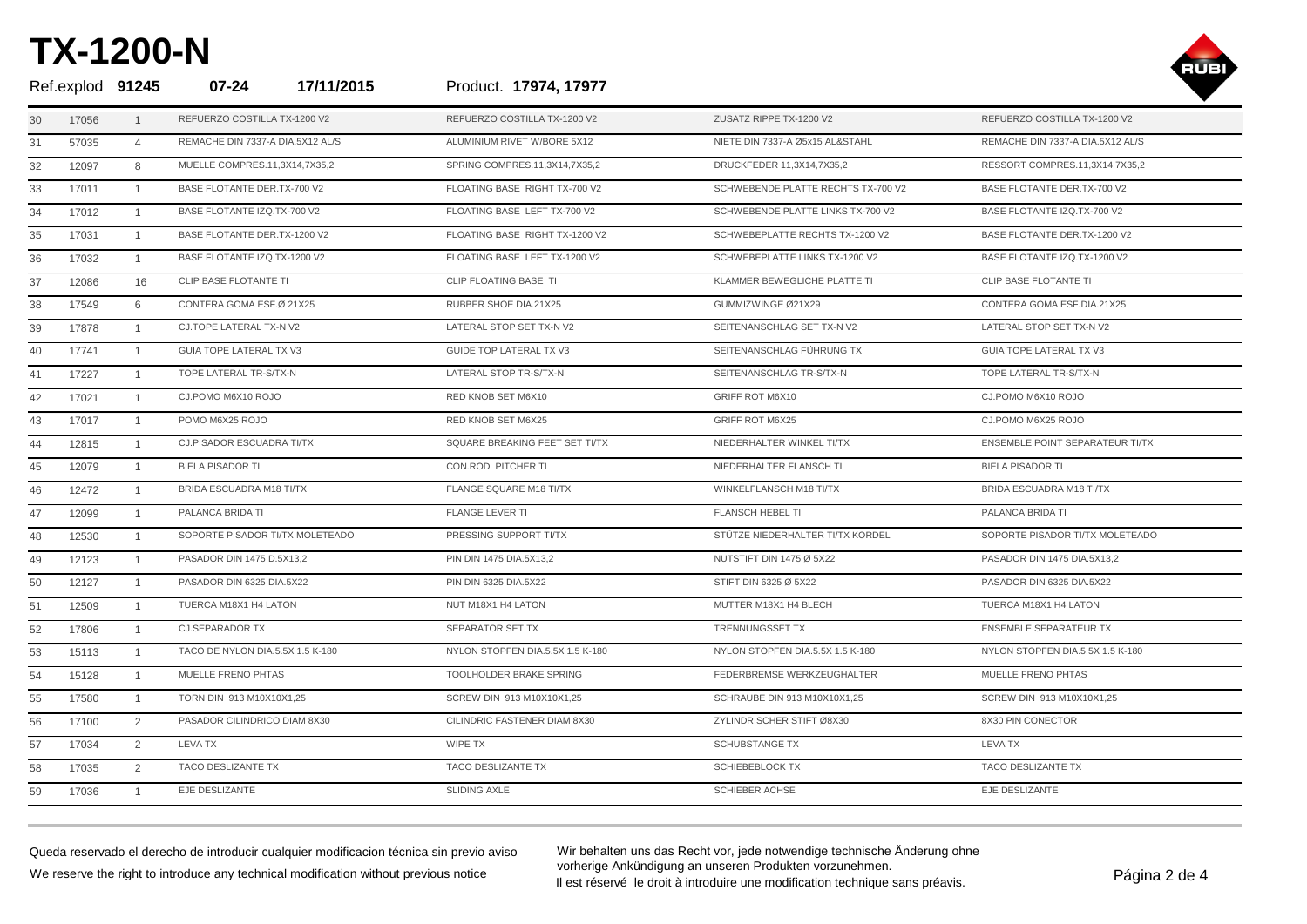

| Ref.explod 91245 |       |              | $07 - 24$<br>17/11/2015                  | Product. 17974, 17977                    |                                          |                                         |
|------------------|-------|--------------|------------------------------------------|------------------------------------------|------------------------------------------|-----------------------------------------|
| 60               | 17650 |              | POMO LEVA POSICIONADORA V2               | SEPARATOR V2                             | <b>GRIFF POSITIONIERUNGSSTANGE</b>       | POMO LEVA POSICIONADORA V2              |
| 61               | 17064 | $\mathbf{1}$ | PALANCA PISON TX                         | PITCHER LEVER TX                         | <b>HEBEL TX</b>                          | PALANCA PISON TX                        |
| 62               | 17065 |              | PORTAHERRAM.PINTADO TX                   | PAINT. TOOLHOLDER TX                     | BEMALTER WERKZEUGHALTER TX               | PORTAHERRAM.PINTADO TX                  |
| 63               | 17207 |              | <b>BIELA TR/TX</b>                       | DRAW-ROD TR/TX                           | STANGE TR/TX.                            | <b>BIELA TR/TX</b>                      |
| 64               | 16828 |              | CORREDERA S/EJE TX PINTADA V2            | CORREDERA S/EJE TX PINTADA V2            | CORREDERA S/EJE TX PINTADA V2            | CORREDERA S/EJE TX PINTADA V2           |
| 65               | 16829 |              | CORREDERA C/EJE TX PINTADA V2            | CORREDERA C/EJE TX PINTADA V2            | CORREDERA C/EJE TX PINTADA V2            | CORREDERA C/EJE TX PINTADA V2           |
| 66               | 50211 | 2            | TORN DIN 7981 3,9X16 ST ZN               | SCREW DIN 7981 3,9X16 ST ZN              | SCHRAUBE DIN 7981 M3 9X16 ST ZINK        | TORN DIN 7981 3,9X16 ST ZN              |
| 67               | 17747 |              | CJ.ESCUADRA TX-900-N/TI-93-S V2 GRAB.MM  | SQUARE ASS.TX-900-N/TI-93-S V2 MM        | SQUARE ASS.TX-900-N/TI-93-S V2 MM        | EQUERRE TX-900-N/TI-93-S V2 MM          |
| 67               | 17748 |              | CJ.ESCUADRA TX-900-N/TI-93-S V2 GR.PULG. | SQUARE ASS.TX-900-N/TI-93-S V2 INCH      | SQUARE ASS.TX-900-N/TI-93-S V2 INCH      | SQUARE ASS.TX-900-N/TI-93-S V2 INCH     |
| 68               | 17848 |              | CJ.ESCUADRA TX-900-N/TI-93-S V2 PUL.TOPE | SQUARE ASS.TX-900-N/TI-93-S V2 INCH STOP | WINKELSET TX-900-N V2 INCH.              | EQUERRE TX-900-N/TI-93-S V2 INCH STOP   |
| 68               | 17847 |              | CJ.ESCUADRA TX-900-N/TI-93-S V2 MM TOPE  | SQUARE ASS.TX-900-N/TI-93-S V2 MM STOP   | WINKELSET TX-900-N V2 MM                 | EQUERRE ASS.TX-900-N/TI-93-S V2 MM STOP |
| 69               | 12190 |              | BOTON ANCLAJE TI/R V2                    | LOCKING BUTTON TI/R V2                   | ANKERKNOPF TI/R V2                       | BOTON ANCLAJE TI/R V2                   |
| 70               | 12438 |              | CUERPO TOPE TI/TX V3                     | BODY TOP TI/TX V3                        | <b>ANSCHLAG TI/TX V3</b>                 | <b>CUERPO TOPE TI/TX V3</b>             |
| 71               | 12403 |              | MUELLE COMPRES.7x8,6x15,2                | SPRING COMPRES.7x8,6x15,2                | DRUCKFEDER 7X8,6X15,2                    | MUELLE COMPRES.7x8,6x15,2               |
| 72               | 12416 |              | EJE GRADUACION TI/TX V3 PRESELLADO       | ADJUSTING SHAFT TI/TX V3                 | EINSTELLUNGSACHSE TI/TX V3 VORVERSIEGELT | EJE GRADUACION TI/TX V3 PRESELLADO      |
| 73               | 18813 |              | CJ.MANGO RESTYLING TR/TX                 | <b>CJ.MANGO RESTYLING TR/TX</b>          | <b>CJ.MANGO RESTYLING TR/TX</b>          | <b>CJ.MANGO RESTYLING TR/TX</b>         |
| 74               | 18361 |              | MANGO RESTYLING TS/TR/TX V2              | MANGO RESTYLING TS/TR/TX V2              | MANGO RESTYLING TS/TR/TX V2              | POIGNEE TS/TR/TX V2                     |
| 75               | 18364 |              | VARILLA MANGO RESTYLING TR/TX V2         | VARILLA MANGO RESTYLING TR/TX V2         | VARILLA MANGO RESTYLING TR/TX V2         | VARILLA MANGO RESTYLING TR/TX V2        |
| 76               | 18316 |              | ANILLO MANGO RESTYLING TS                | ANILLO MANGO RESTYLING TS                | ANILLO MANGO RESTYLING TS                | ANILLO MANGO RESTYLING TS               |
| 77               | 17877 |              | CJ.MALETA TX-1200-N V2                   | CASE TX-1200-N V2                        | KOFFERSET TX-1200-N V2                   | COFFRET TX-1200-N V2                    |
| 78               | 15829 |              | CIERRE 54X31 CENTRAL TX V2               | PLASTIC LATCH 54X31 CENTRAL TX V2        | ZENTRALVERSCHLUSS 54X31 TX V2            | CIERRE 54X31 CENTRAL TX V2              |
| 79               | 15761 |              | CIERRE 89X54 TS50/60.TR.TM.TX            | PLASTIC LATCH 89X54 (TS50/60,TR,TM,TX)   | VERSCHLUSS 89X54 TS50/60.TR.TM.TX        | FERMETURE PLASTIQUE VALISE TS50/60.TR   |

Queda reservado el derecho de introducir cualquier modificacion técnica sin previo aviso We reserve the right to introduce any technical modification without previous notice

Wir behalten uns das Recht vor, jede notwendige technische Änderung ohne vorherige Ankündigung an unseren Produkten vorzunehmen. vornerige Ankundigung an unseren Produkten vorzunenmen.<br>Il est réservé le droit à introduire une modification technique sans préavis.